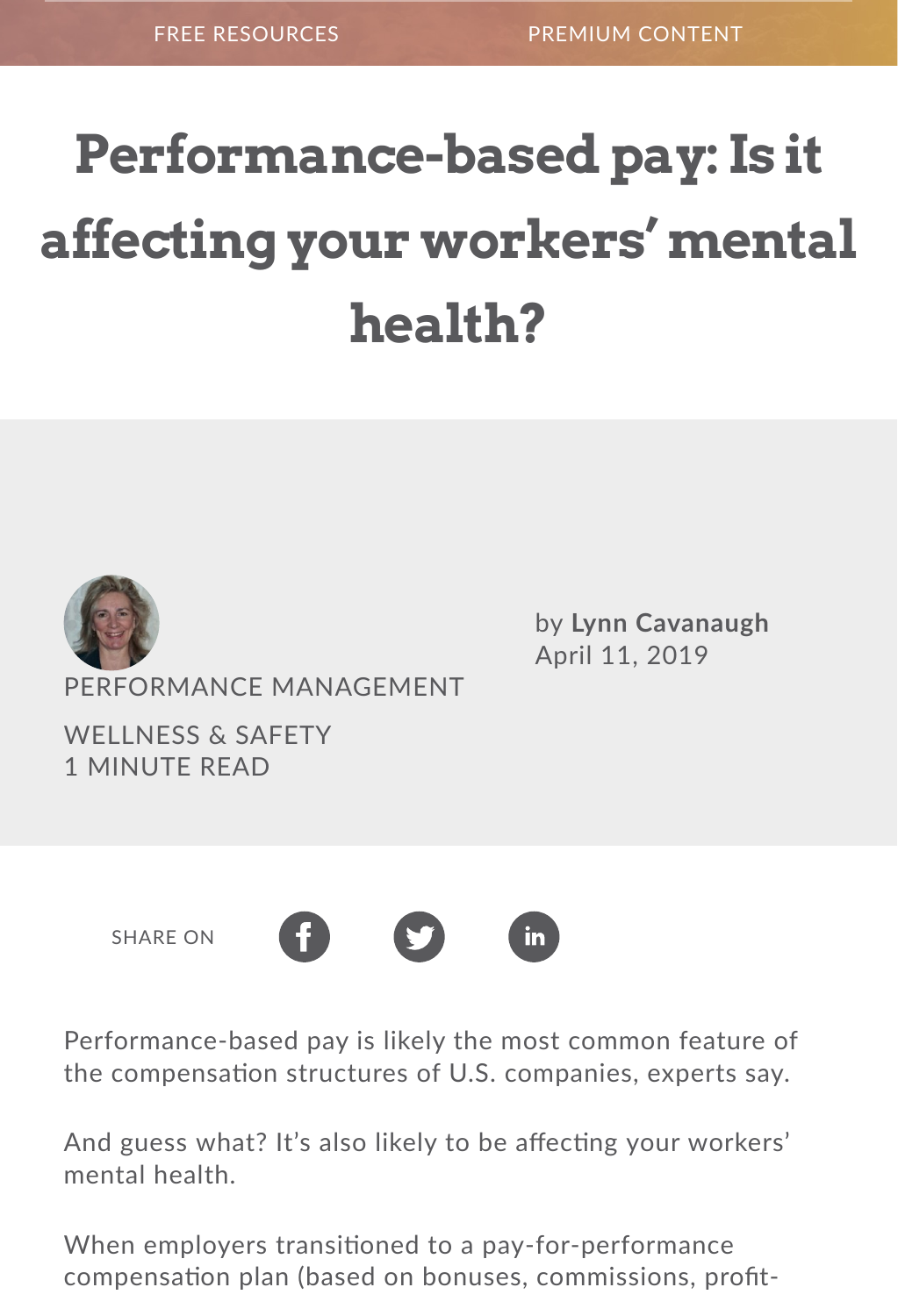depression medicaNons: 5.7% over an exisNng base rate of 5.2%, according to a study conducted at Aarhus University in Denmark and Washington University in St. Louis.

## **[Workers taking Xanax or](https://source.wustl.edu/2019/03/performance-based-pay-linked-to-employee-mental-health-problems-study-shows/) Zolo7**

And this type of comp plan likely affects even more people because the study only accounted for those employees who sought medical help, said co-author Lamar Pierce, associate dean for the Olin-Brookings Partnership at Olin Business School.

"This is the tip of the iceberg, and we don't know how deep that iceberg goes beneath the water," said Pierce.

The study was quite extensive, examining more than 300,000 workers in 1,309 companies in Denmark. And researchers found a 5.4% increased likelihood that existing workers would use medications for anxiety or depression, such as Xanax or Zoloft.

Applying these findings to the U.S., Pierce estimates 100,000 more prescriptions per year, once employers move to a pay-forperformance plan.

The key group in this study: older workers.

For workers ages 50 and over, the rate of medication usage is almost double that of their younger counterparts.

The upshot of this phenomenon is higher incidence of mental health issues and higher medical costs.

What are companies to do?